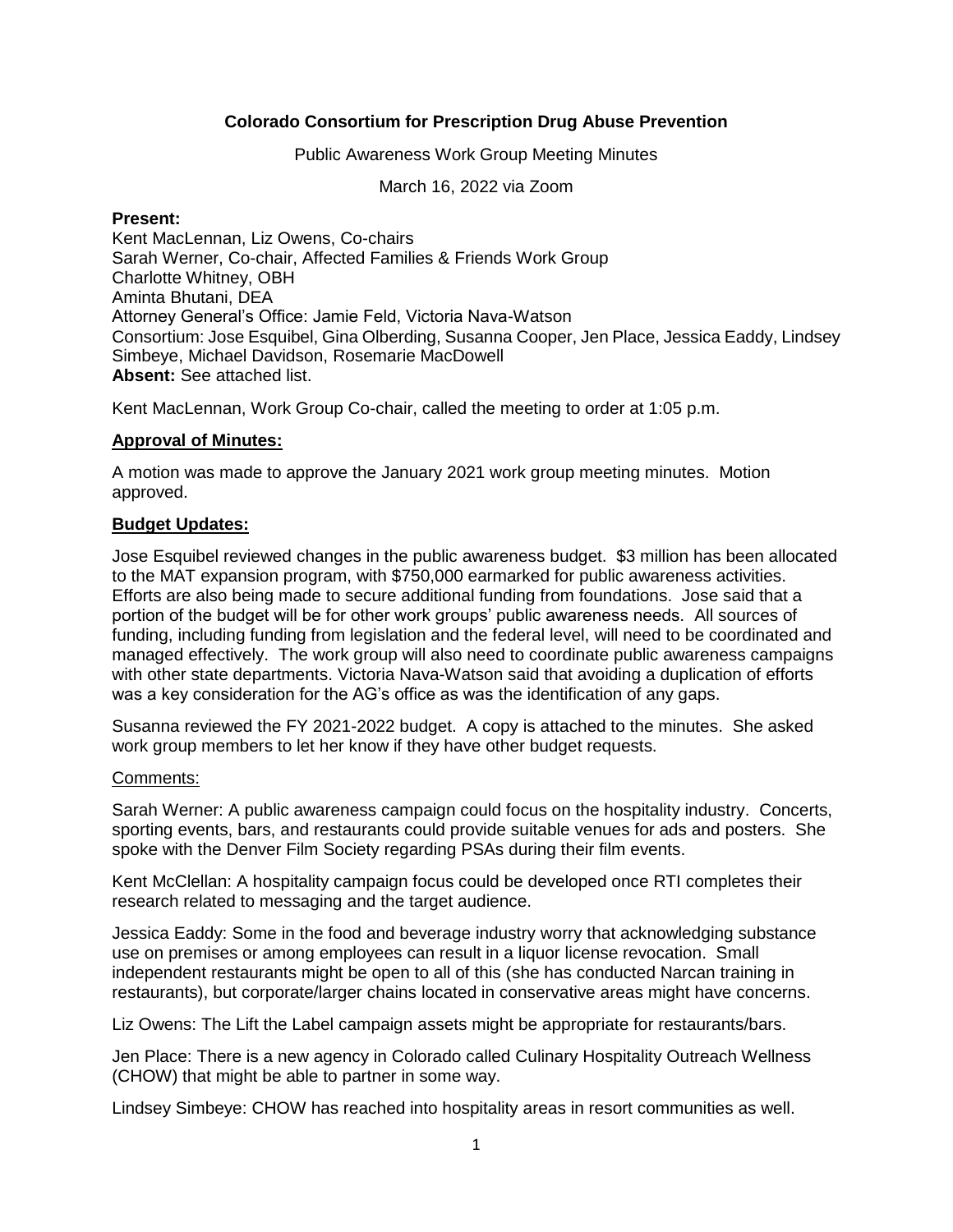Gina Olberding: Susanna is the point person for the Public Awareness Work Group and can triage requests/ideas/needs: [susanna.cooper@cuananschutz.edu](mailto:susanna.cooper@cuananschutz.edu)

# **Fentanyl Public Awareness Campaign:**

Susanna said RTI will be conducting a survey of adults to test various messages related to fentanyl in order to help determine the target audience and message that best resonates.

Aminta Bhutani mentioned there was a DEA presentation several years back. She will look for contacts related to that presentation to see if there is any current interest. The latest DEA media campaign can be viewed at [www.dea.gov/onepill](http://www.dea.gov/onepill) (with parent, media, and web resources.)

Sarah said there may be a fentanyl awareness day in Colorado on August 21<sup>st</sup>. Andrea Thomas, of Voices for Awareness, is promoting this.

Work group members discussed allocating funds to various events, but need more information regarding contacts and planned events. Funds could be used to purchase fentanyl test strips, for example.

Michael Davidson said that fentanyl campaign meetings have been held during the past month to discuss campaign strategy. A statement of work has been established with the Research Triangle Institute (RTI). Michael also discussed the work currently being done by RTI and their past assistance with both the TakeMedsSeriously and Bring Naloxone Home Campaigns.

Michael has contacted a number of marketing agencies. The deadline for their submissions is March 31<sup>st</sup>. He expects an agreement to be in place by April 15<sup>th</sup>. As research and development proceeds, stakeholders will have an opportunity to provide input and feedback. CDC assets can be adapted and are available for use by local organizations and on social media.

CDC materials:<https://www.cdc.gov/stopoverdose/>

Fentanyl component of the broader campaign: <https://www.cdc.gov/stopoverdose/fentanyl/index.html>

Victoria Nava-Watson spoke about her role in the AG's office and the public awareness programs currently being developed for parents and youth. The AG's office is currently creating in-house resources that are Colorado specific. The resources will also be translated into Spanish (including high-level infographics and FAQ sheets). She and Jamie will be providing updates at future work group meetings.

[Victoria.Nava-Watson@coag.gov](mailto:Victoria.Nava-Watson@coag.gov)

[Jamie.Feld@coag.gov](mailto:Jamie.Feld@coag.gov)

<https://coag.gov/opioids/>

<https://youtu.be/lk7OFKdlVJ8>

AG Opioid Response Unit newsletter (infographic and additional resources): <https://lp.constantcontactpages.com/su/YzawsyY>

#### **Affected Families & Friends Work Group Update:**

The 30-second Beyond the Numbers videos are now available and are on You Tube. The videos have been disseminated to speakers who have attended recent work group meetings. The speakers have then shared the videos with their respective organizations. Kent suggested